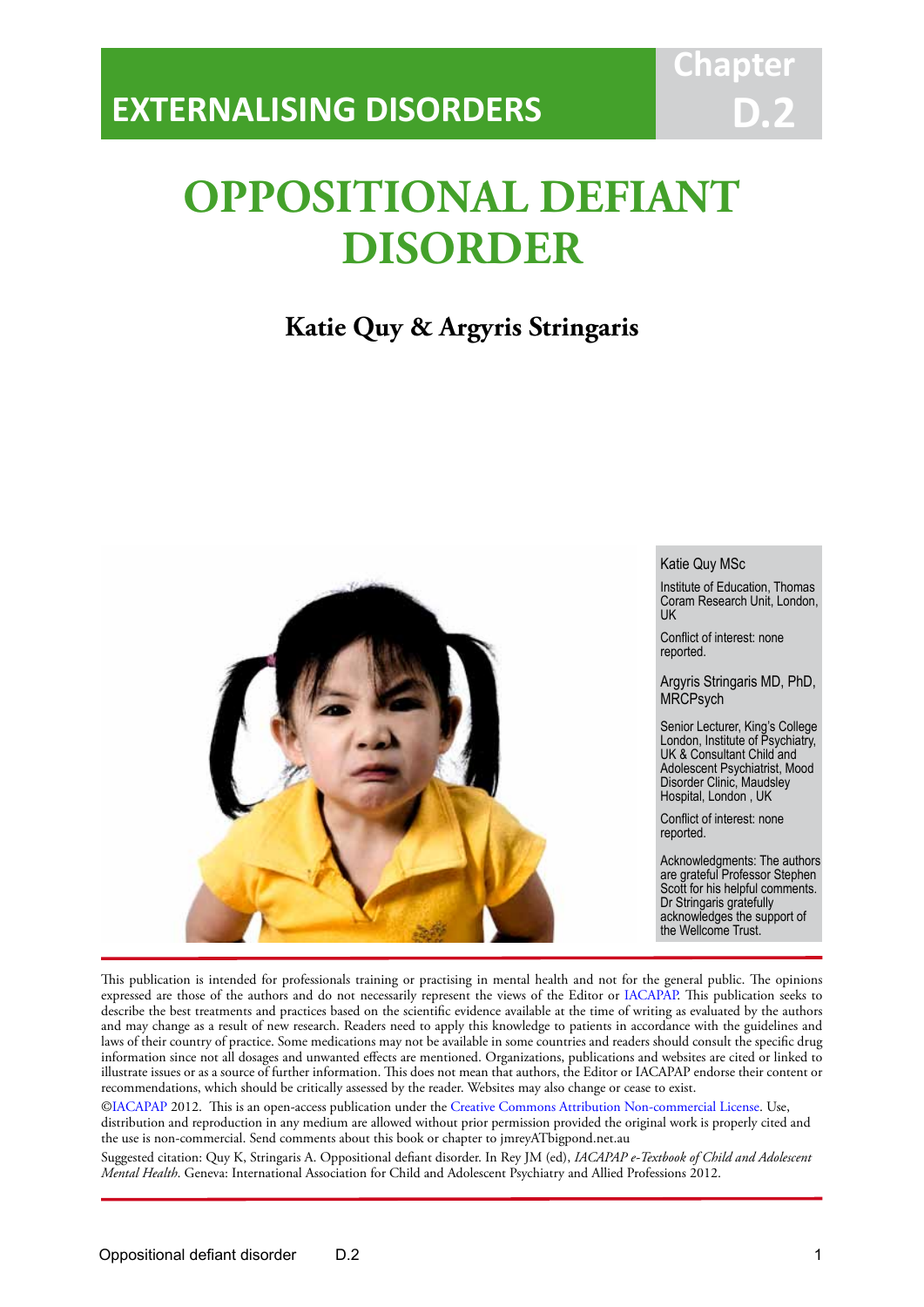Sixtem is dependent of the disorders are common and are associated with substantial impairment for both children and their families, and with a range of poorer adjustment outcomes in later development (Ford et al, 2003; Bu substantial impairment for both children and their families, and with a range of poorer adjustment outcomes in later development (Ford et al, 2003; Burke et al, 2005; Copeland et al, 2009; Kim-Cohen et al, 2003; Costello et al, 2003). Disruptive behaviour problems are also associated with increased cost to society: it is estimated that the costs arising for individuals with antisocial behaviours in childhood are at least 10 times higher than in non-antisocial individuals by the time they reach 28 years (Scott et al, 2001a).

The two main classification systems, the Diagnostic and Statistical Manual of Mental Disorders,  $4<sup>th</sup>$  Edition (DSM-IV; APA, 1994, 2000) and the International Classification of Diseases, 10<sup>th</sup> Revision (ICD-10; WHO, 1993) specify oppositional defiant disorder (ODD) as a persistent pattern of defiant, disobedient and antagonistic behaviour toward adults. This disorder is defined by the absence of the more serious acts of aggression or antisocial behaviour associated with conduct disorder.

### **DIAGNOSIS**

The DSM-IV criteria for ODD require four or more symptoms to be present for *at least six months*. Symptoms must occur at a level greater than in individuals of comparable age or developmental stage and must cause 'significant' impairment. A diagnosis of ODD must exclude conduct disorder. Key features of ODD highlighted by ICD-10 guidelines include a persistent pattern of provocative, hostile and non-compliant behaviour, characterised by low temper threshold.

### **EPIDEMIOLOGY**

ODD is a relatively common childhood disorder with an estimated prevalence of 2% to 10% (Maughan et al, 2004; Costello et al, 2003). Prevalence estimates may, however, vary depending on factors such as informant source (e.g., parent vs. child) type of report (e.g., concurrent vs. retrospective) and whether or not children meeting criteria for conduct disorder are included. ODD is significantly more common in boys than girls. Symptoms are relatively stable between the ages of five and ten, but are thought to decline after that point. ODD is diagnosed more rarely in older children, partly in order to avoid labelling normative discord between children and their parents during adolescence. Table D.2.1 summarises prevalence rates from a number of large studies.

### **Cross-cultural differences in prevalence**

Data drawn from World Health Organisation and World Mental Health surveys indicate that estimates of the prevalence of ODD vary widely across countries. For example, data from a large-scale international survey published by Kessler et al (2007) demonstrated marked variation in the lifetime prevalence of impulse control disorders (comprising intermittent explosive disorder, oppositional defiant disorder, conduct disorder, and attention-deficit/ hyperactivity disorder).

#### **Relationship between ODD and conduct disorder**

The extent to which ODD and conduct disorder should be considered as separate or as a single disorder is the subject of some debate. This is reflected in existing classification systems: in DSM-IV the diagnosis of conduct disorder

### **DSM-IV ODD symptoms**

- Is often angry and resentful
- Often argues with adults
- Is often touchy or easily annoyed by others
- **Often loses** temper
- **Often deliberately** annoys or irritates others
- Often blames others for his or her mistakes or misbehaviour
- Often actively defies or refuses to comply with adult requests or rules
- Is often spiteful and vindictive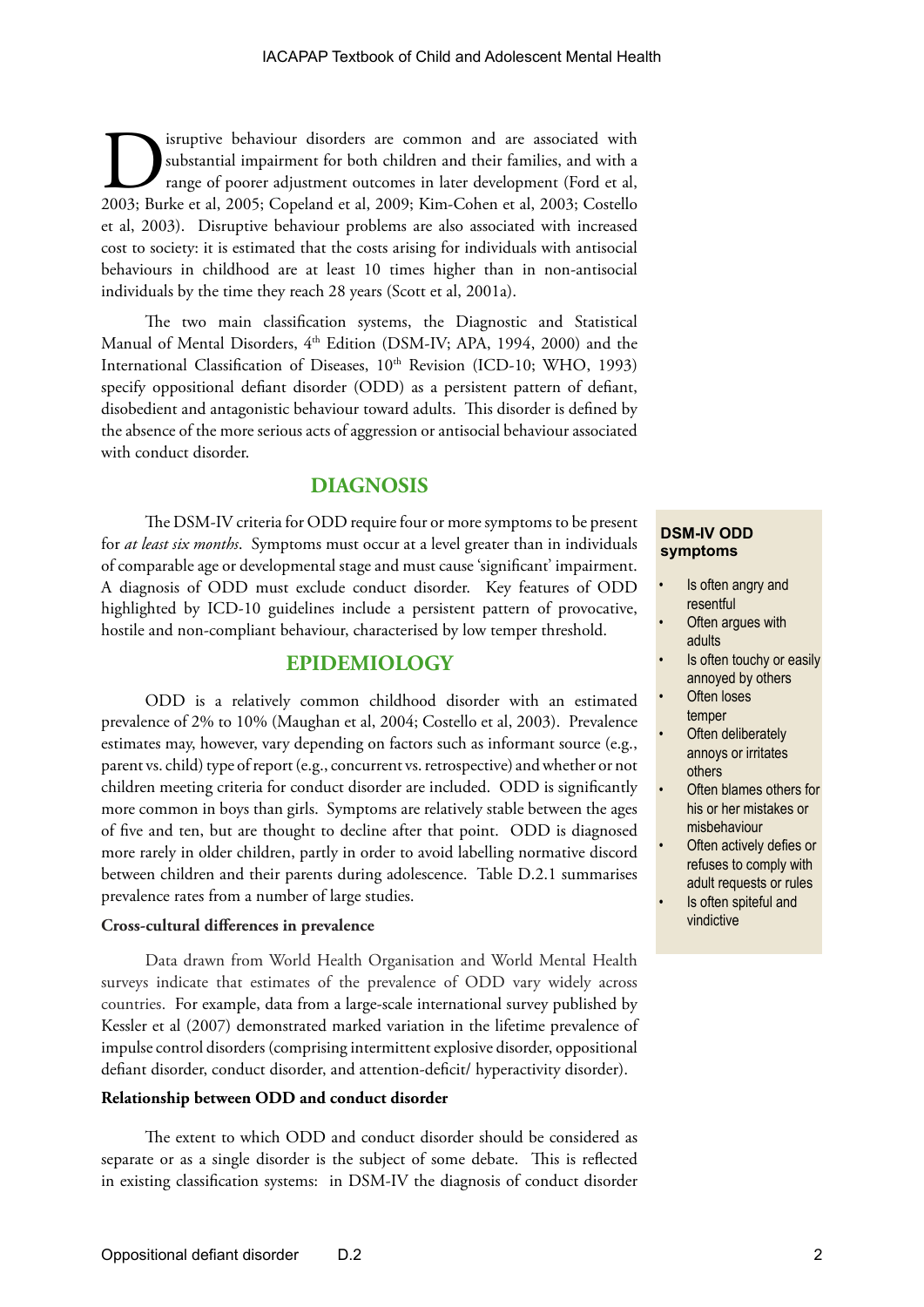| Table D.2.1<br><b>Estimates of the prevalence ODD</b>                               |             |             |              |
|-------------------------------------------------------------------------------------|-------------|-------------|--------------|
|                                                                                     | Age range   | Boys $(\%)$ | Girls $(\%)$ |
| British Child and Adolescent Mental Health Survey (Meltzer et al,                   | 5-10 years  | 4.8         | 2.1          |
| 2000; Ford et al, 2003)                                                             | 11-15 years | 2.8         | 1.3          |
| The Great Smoky Mountains Study (Costello et al, 2003) – three-<br>month prevalence | 9-16 years  | 3.1         | 2.1          |
| The Bergen Child Study (Munkvold et al, 2009)                                       | 7-9 years   | 2.0         | 0.9          |

can include all of the features of ODD and it is treated as a precursor to conduct disorder. In ICD-10, ODD is thought to only be a milder form of conduct disorder, so the two are considered as a unique category, as they sometimes are in empirical research studies (Kim-Cohen et al, 2003). However, while ODD and conduct disorder have been found to have high levels of comorbidity, the majority of children diagnosed with ODD do not go on to develop conduct disorder (Rowe et al, 2002), and the two disorders are distinguishable by a range of different correlates (Dick et al, 2005; Nock et al, 2007).

### **Relationship between ODD and other disorders (co-morbidity and heterotypic continuity)**

ODD is characteristically comorbid, in that it occurs together with or before a wide range of other disorders (Costello et al, 2003) including anxiety and depressive disorders (girls), conduct disorder and substance use disorders. Children with ADHD often go on to develop ODD. The wide range of associations between ODD and other disorders is depicted in Figure D.2.2.

ODD has consistently been found to predict later depression (Copeland et al, 2009; Burke et al, 2010; Burke et al, 2005) and anxiety (Maughan et al, 2004). Most strikingly, Copeland et al (2009) found that childhood oppositional defiant disorder predicted young adult depression; young adult depression and

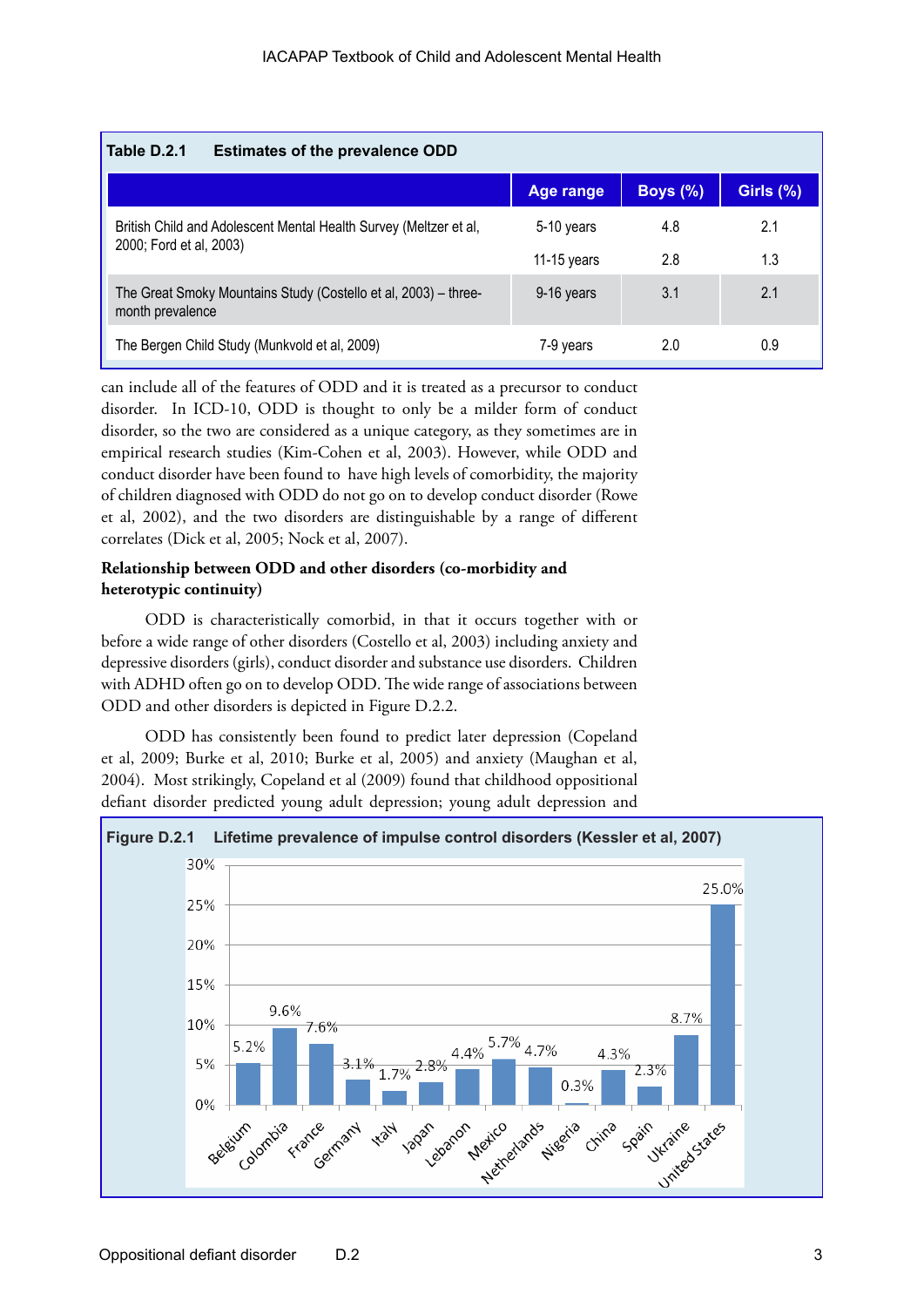

anxiety disorders were often preceded by adolescent ODD, but not CD. The relationship between ODD and emotional problems is particularly puzzling – it has been suggested that it may be the affective aspects of ODD that predict emotional disorders such as anxiety and depression (Burke et al, 2005; Stringaris & Goodman, 2009b)

In an attempt to explain the heterogeneity of the associations between childhood ODD and adult disorders, Stringaris and Goodman (2009a, 2009b) proposed that the DSM-IV ODD criteria consist of three *a priori* specified dimensions described as "irritability," "headstrong and "hurtful" behaviour. Others (Rowe et al, 2010) have identified only two dimensions – irritability and headstrong, while others have suggested slightly different partition of symptoms (Burke et al, 2010). The findings suggest that "irritable" mood is more strongly predictive of later emotional disorder (Stringaris et al, 2009), while "headstrong" and "hurtful" behaviours are more predictive of conduct problems. The clinical utility of these distinctions has yet to be established (Rowe et al, 2010; Burke et al, 2010; Aebi et al, 2010).

### **AETIOLOGY AND RISK FACTORS**

While no single cause of ODD has been identified, a number of risk factors and markers have been found to be associated with oppositional behaviour.

### **Genetics**

Genetic effects contribute significantly to the development of ODD symptoms with heritability estimates exceeding 50%, with genetic factors accounting more than 70% of the variability in individual measures based on parent reports (Eaves et al, 1997). While some have suggested that ODD shares substantial genetic overlap with conduct disorder (Eaves et al, 2000), other studies have indicated unique effects for each (Rowe et al, 2008, Dick et al, 2005). In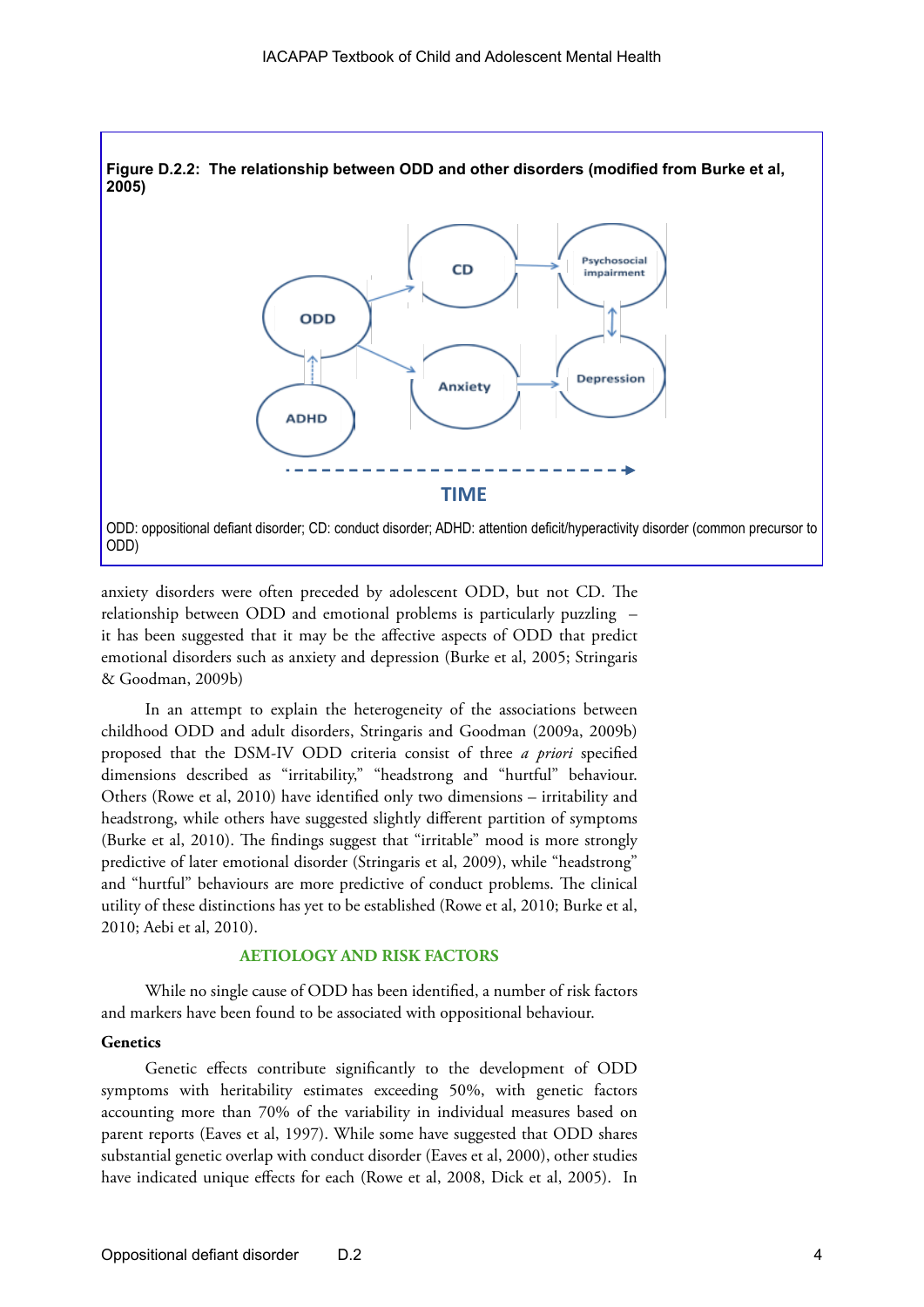addition, it seems that genetic effects underlie the association between ODD and ADHD (Hewitt et al, 1997) as well as between ODD and depressive disorder (Rowe et al, 2008). In a twin study of adolescents, self-reported irritability symptoms of ODD shared genetic effects with depressive symptoms, whereas "headstrong/hurtful" symptoms of ODD shared genetic risk with delinquent symptoms (Stringaris et al, 2012).

#### **Gene-environment interplay**

The notion that the effects of exposure to an environmental factor (e.g. childhood maltreatment) on a child's behaviour is conditional upon that child's genetic make-up has face validity and biological plausibility (Rutter, 2006). In one of the pioneering studies in the field (Caspi et al, 2002), a functional polymorphism in the promoter region of the gene that codes for the neurotransmitter-metabolizing enzyme monoamine oxidase A (MAO-A) was found to moderate the effect of child maltreatment on future conduct and antisocial problems, although several later studies did not find such an interaction. Maltreated children with a genotype that leads to low levels of MAOA activity more often displayed conduct disorder and antisocial behaviours at follow up, than children with a high-activity MAOA genotype (Caspi et al, 2002). This will be discussed further in the chapter on conduct disorder (Chapter D.3).

### **Age of onset**

The age of onset of antisocial symptoms (Moffitt, 1993) seems to be a good predictor of later outcome. Moffitt (1993) distinguishes between children whose symptoms first emerge in childhood and persist into adolescence (childhood onset persistent) compared to those whose symptoms first occurr in adolescence. Individuals in the childhood onset persistent group have been found to have poorer adult outcomes when compared with non-disordered and adolescent-onset peers (Moffitt, 2003; Moffitt, 2006; Moffitt et al, 2002; Odgers et al, 2007; Farrington et al, 2006). Age of onset as a predictor of later outcomes is discussed further in Chapter D.3.

#### **Temperament**

Temperamental factors in toddlerhood, such as irritability, impulsivity, and intensity of reactions to negative stimuli, may contribute to the development of a pattern of oppositional and defiant behaviour. It is possible that ODD is arrived at through different temperamental routes that could serve to explain its comorbidity. Stringaris et al (2010) showed that the comorbidity between ODD and internalizing disorders was more strongly associated with early temperamental emotionality, whereas the comorbidity between ODD and ADDH was better predicted by temperamental over activity.

### **Peer influences**

Children who display oppositional behaviour are more inclined to experience disrupted or problematic peer relationships. Such children are commonly rejected by non-deviant peers, and tend instead to associate with other children who exhibit problem behaviour. It would appear likely that the relationship between peer rejection and childhood ODD symptoms is a bi-directional one, as is nicely illustrated in a series of studies about bullying (summarised in Arseneault et al, 2010).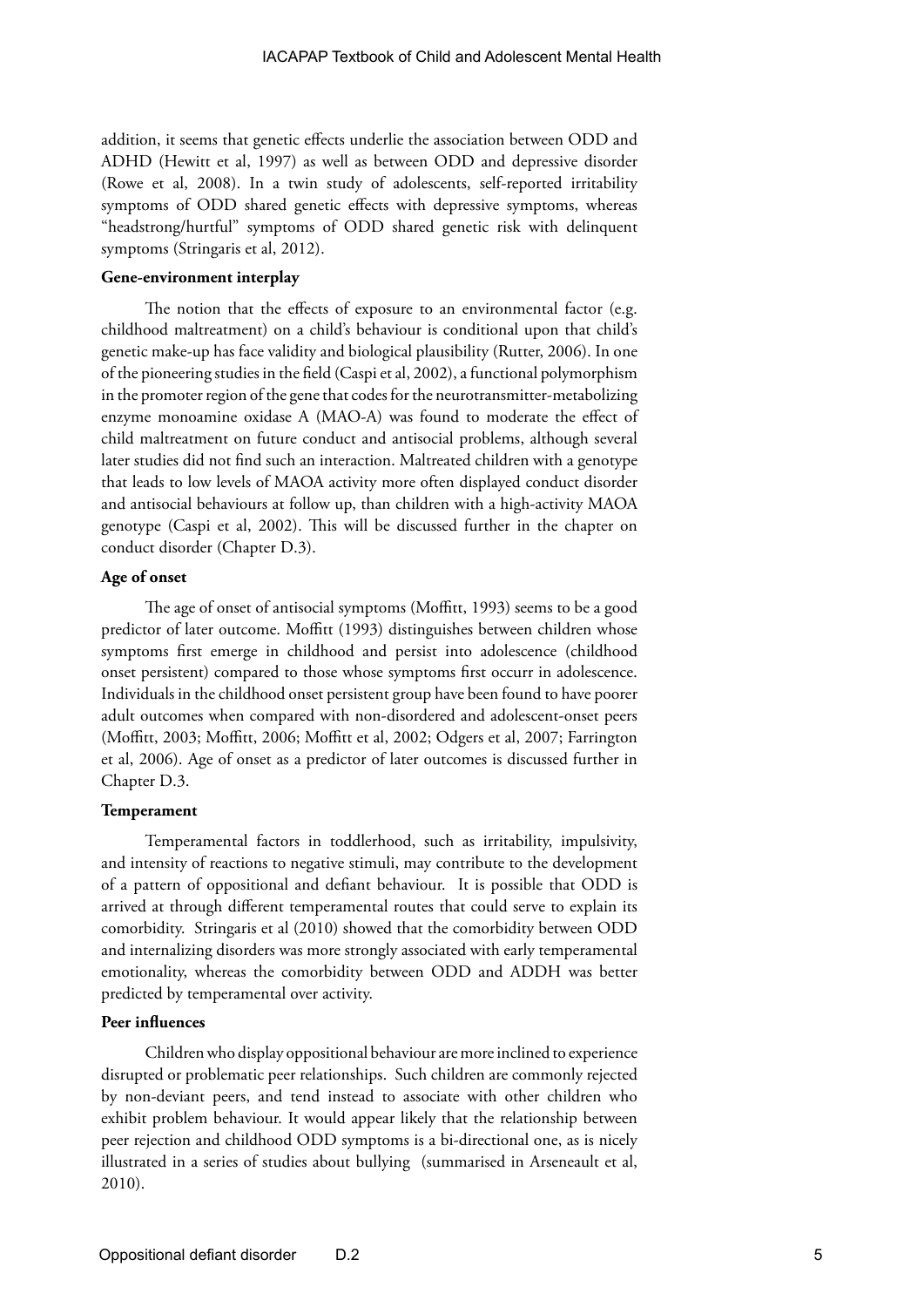### **Callous and unemotional traits**

The concept of psychopathy has been extended to young people in recent years (Frick et al, 1994) with a focus on callous and unemotional traits. While not all children diagnosed with conduct disorder have callous and unemotional traits (Frick et al, 2000), the presence of such traits appears to distinguish a subgroup of children with more serious conduct problems*.* Callous and unemotional traits seem to be highly heritable (Viding et al, 2005) and characterised by poor recognition of emotion (particularly fear) in facial expression (Blair et al, 2006; Dadds et al, 2006). The importance of callous and unemotional traits is discussed further in Chapter D.3.

### **Neighbourhoods**

The broader environment surrounding the child may also be a risk factor. Disruptive behaviour has consistently been associated with social and economic disadvantage and neighbourhood violence (Guerra et al, 1995; Rowe et al, 2002).

### **Family factors**

The importance of the interplay between genes and family-level environmental factors has become increasingly clear in the aetiology of children's disruptive behaviour problems (Moffitt, 2005). Evidence from adoption studies (O'Connor et al, 1998; Ge et al, 1996) shows that children at high genetic risk for antisocial behaviour were more likely to receive negative parenting from the adoptive parents than were children with low genetic risk for antisocial behaviour. Conversely, it is known from studies using a monozygotic twin design that familylevel effects contribute to children's risk for externalising problems over and above children genetic effects (Jaffee et al, 2003; Caspi et al, 2004). In other words, parental behaviour towards children can be a true environmental risk.

### **Models of family influences**

Patterson (1982) proposed a model about how parental behaviour may exacerbate children's negative behaviour and result in what he designated as "coercive family processes". His work has shown that parents of children with disruptive behaviour problems are more likely to be inconsistent in how they apply rules, and give commands that are either unclear or the result of their own current emotional state rather than contingent upon the child's behaviour. A typical mutually coercive process would arise when a parent responds in an unduly harsh way to a child's mildly disruptive behaviour, upon which the child may further escalate its oppositional behaviour. This in turn leads to yet harsher responses by the parent with further escalation. The result is that the parent may in the end give in, reinforcing the child's negative behaviours. This paradoxical "reward" of a child's negative behaviour may both increase and maintain oppositional behaviours and is the specific target of therapeutic interventions (see below).

### **ASSESSMENT**

### **Measurement instruments**

It is feasible to assess oppositional problems in children as young as 5 years of age (Kim-Cohen et al, 2005). A wide range of instruments is available to measure ODD symptoms and to assist in the diagnostic process and monitoring. Clinicians should always bear in mind that diagnosis is based on their judgment



Gerald R Patterson, founder of the Oregon Social Learning Centre, described the so called "coercive family processes" and their role in the development and maintenance of behaviour problems.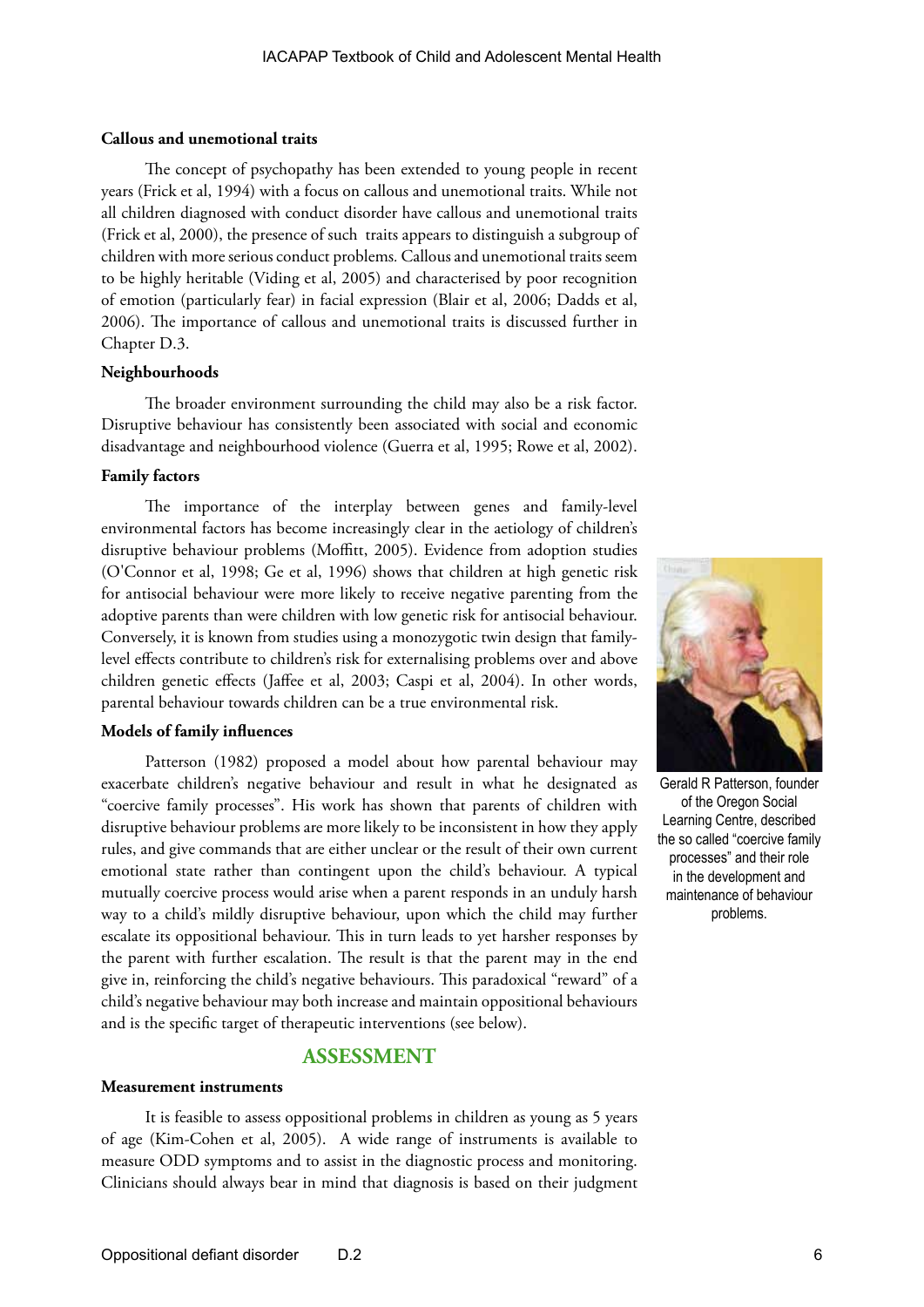| Assessment tools commonly used to identify ODD (symptoms or the disorder).<br>Table D.2.2 |                                                                                                                                                                            |                                                                                                    |  |  |
|-------------------------------------------------------------------------------------------|----------------------------------------------------------------------------------------------------------------------------------------------------------------------------|----------------------------------------------------------------------------------------------------|--|--|
| <b>Type</b>                                                                               | <b>Name</b>                                                                                                                                                                | <b>Availability</b>                                                                                |  |  |
| Questionnaires                                                                            | The Eyberg Child Behavior Inventory (ECBI: Eyberg &<br>$\bullet$<br>Ross, 1978; Eyberg & Robinson, 1983)                                                                   | Can be purchased from PAR                                                                          |  |  |
|                                                                                           | The Child Behaviour Checklist (Achenbach &<br>$\bullet$<br>Edelbrock, 1983)                                                                                                | Can be purchased from ASEBA                                                                        |  |  |
|                                                                                           | The Behaviour Assessment for Children (BASC-2:<br>$\bullet$<br>Reynolds & Kamphaus, 2004)                                                                                  | Can be purchased from Pearson                                                                      |  |  |
|                                                                                           | Conners Child Behaviour Checklist (Conners &<br>$\bullet$<br>Barkley, 1985)                                                                                                | Can be purchased from MHS                                                                          |  |  |
|                                                                                           | Strengths and Difficulties Questionnaire (SDQ:<br>$\bullet$<br>Goodman, 1997)                                                                                              | Available free of charge from SDQ<br>website subject to conditions.                                |  |  |
| Semi-<br>structured<br>interviews                                                         | The Child and Adolescent Psychiatric Assessment<br>$\bullet$<br>(Angold & Costello, 2000)                                                                                  | Available free of charge fom Duke<br>University, subject to copyright<br>approval from the author. |  |  |
| Structured<br>interviews                                                                  | The Development and Well-Being Assessment (DAWBA:<br>Goodman et al, 2000) combines questionnaires and<br>interviews (with both structured and semi structured<br>elements) | Available free of charge from the<br>DAWBA website, for non-commercial<br>purposes.                |  |  |
|                                                                                           | The Diagnostic Interview Schedule for Children (DISC:<br>$\bullet$<br>Shaffer et al, 1993; Schwab-Stone et al, 1993; Shaffer<br>et al, 2000; Shaffer et al, 2004)          | Available by emailing disc@worldnet.<br>att.net (administration charge for<br>paper copies)        |  |  |
| Observational<br>instruments                                                              | The Disruptive Behaviour Diagnostic Observation<br>$\bullet$<br>Schedule (Wakschlag et al, 2008b, Wakschlag et al,<br>2008a)                                               |                                                                                                    |  |  |

and integration of the information gathered by interviews, clinical examination, scales and other means (summarised in Table D.2.2).

Useful principles for assessing children with ODD include: a) try to obtain information from as many different sources (parent, child, teacher) as possible; b) assess comorbid psychiatric problems, particularly ADHD; c) assess other risk factors at family, school and neighbourhood level. Children with disruptive behaviour problems often come from deprived backgrounds. It is important to identify factors (such as bullying or peer deviance) that maintain or increase oppositional behaviours. The same applies to performance at school: a child with reading difficulties or hyperactivity may be more likely to manifest oppositional behaviours at school.

### **Differential diagnosis**

Oppositionality can be seen in many childhood conditions. It is important for the clinician to recognise those cases where other disorders may have given rise to it. For example, it is not uncommon for children who develop a specific phobia or other anxiety disorders (such as OCD) to become oppositional and uncooperative, particularly in situations in which they expect to be exposed to the feared situation. Clinicians treating children with OCD whose rituals are disrupted know this phenomenon all too well. In these cases, assigning a diagnosis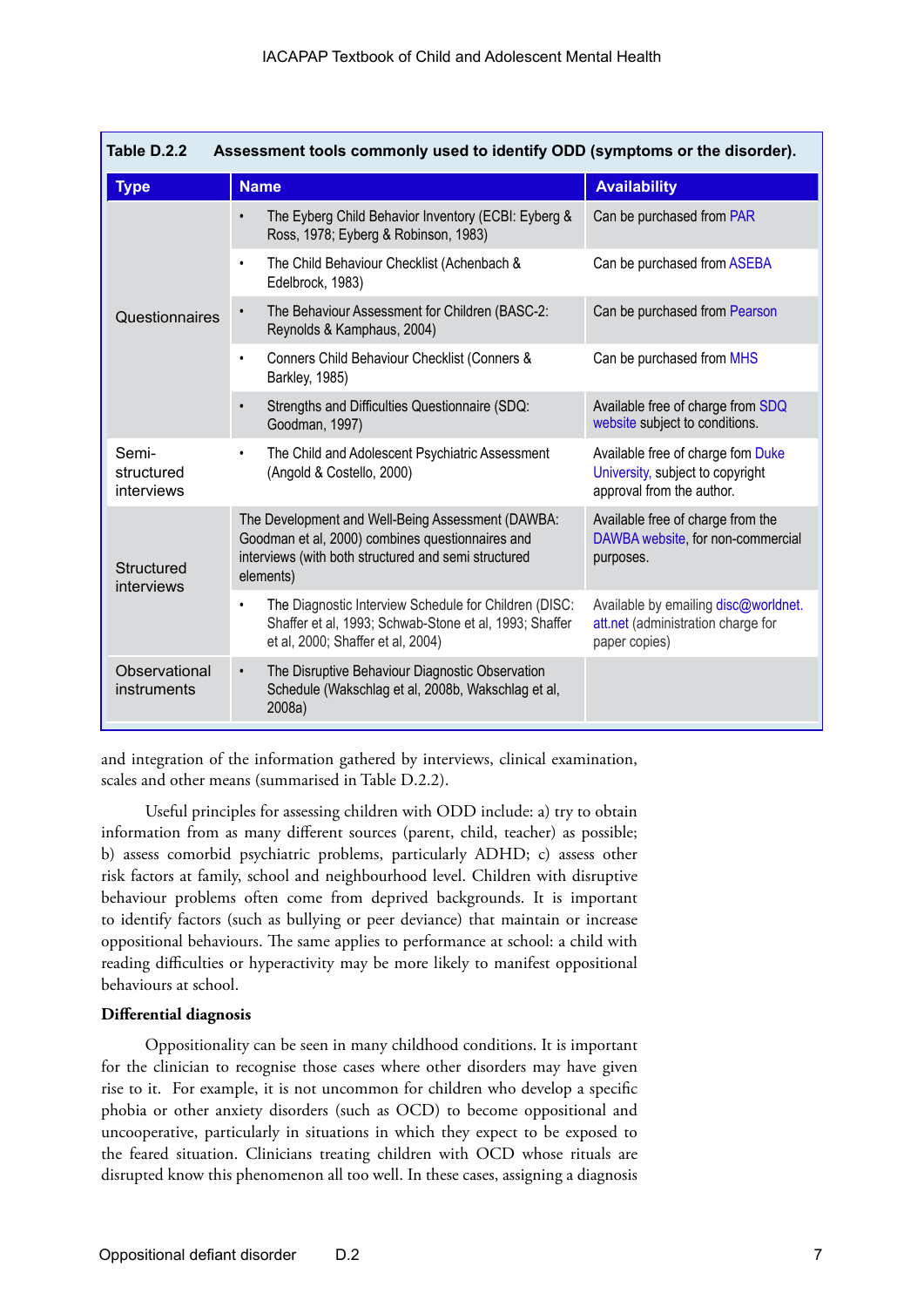Jack is 7 years of age. His mother reported that he was "very difficult" and that he had "always" been like that. He would lose his temper over seemingly trivial matters, such as losing at a video game he played with his best friend: "he gets red in the face and starts huffing, shouts and cries". Also he was often grumpy for no apparent reason. His mother described that when he did not want to do something "he simply won't". He often refused to go to bed; "we have massive rows in the evenings because of this". Jack sometimes got so angry that he broke his own toys or threw them around.

Jack has had no contact with his father since the age of six months. His mother said that Jack's father was an "angry and aggressive man", who often shouted and lost his temper.

His teacher said that Jack was argumentative and refused to do as he was asked in class and constantly annoyed the other children by throwing bits of paper at them and taking their pencils or toys. The other children in the class didn't like to play with Jack and this made him angry. Recently, some of the older children had been mocking him and pushing him around in the playground. He often came home looking sad and grumpy.

Jack's mother said that she was "at the end of her tether" and that "You can't reason with him, you can't shout at him, it just doesn't help – no matter what I do it just doesn't work".

Jack and his mother were seen at their local child and adolescent mental health service. On the basis of his symptoms and level of impairment, Jack was given a diagnosis of ODD and his mother was offered to take part in a parent management course.

Within only a few weeks of attending the course she found this very helpful in dealing with Jack's behaviours. At the end of the intervention, Jack no longer displayed significant symptoms of ODD. His tantrums had become very rare and he was, overall, much less defiant. He and his mother were more able to enjoy activities and play together. Jack's mother reports that she now finds it easier to identify Jack's good behaviours and praise them accordingly.

of oppositional defiant disorder and failing to recognise and address the underlying anxiety disorder is counterproductive. The same applies to children with ADHD who often develop oppositionality. Indeed, oppositionality might be the main reason for the referral of such children. It is crucial for the clinician to be able to look for ADHD as a possible underlying issue of the disturbance, even when the parents' chief worry is their child's oppositionality. This has important treatment implications (see below). Similar situations can arise in children with autism, who can become particularly oppositional in the face of change of routine or due to sensory sensitivities. Here too, clinicians will want to recognise possible underlying problems and ensure that these are adequately treated.

### **TREATMENT**

Some general principles apply to the treatment of oppositional problems as with other psychiatric disorder. Comorbidities should be identified as they are likely to require treatment in their own right. This is particularly true for ADHD and to a large extent also for childhood depression and anxiety. Other treatable or modifiable risks (e.g., ongoing bullying or failure at school due to learning difficulties) should always be assessed and addressed as part of the treatment package offered to the family.

A number of treatments are available to clinicians, depending on the needs of the individual child and family. For example, behaviour occurring predominantly in either the home or school context may be best managed using a treatment designed to address context-specific issues. More pervasive problems may call for more intensive individual work (Moffitt & Scott, 2008).

#### **Parent management training**

Parent management training-based on principles of social learning theory is a key feature of treatment in ODD. Problematic parent-child interaction patterns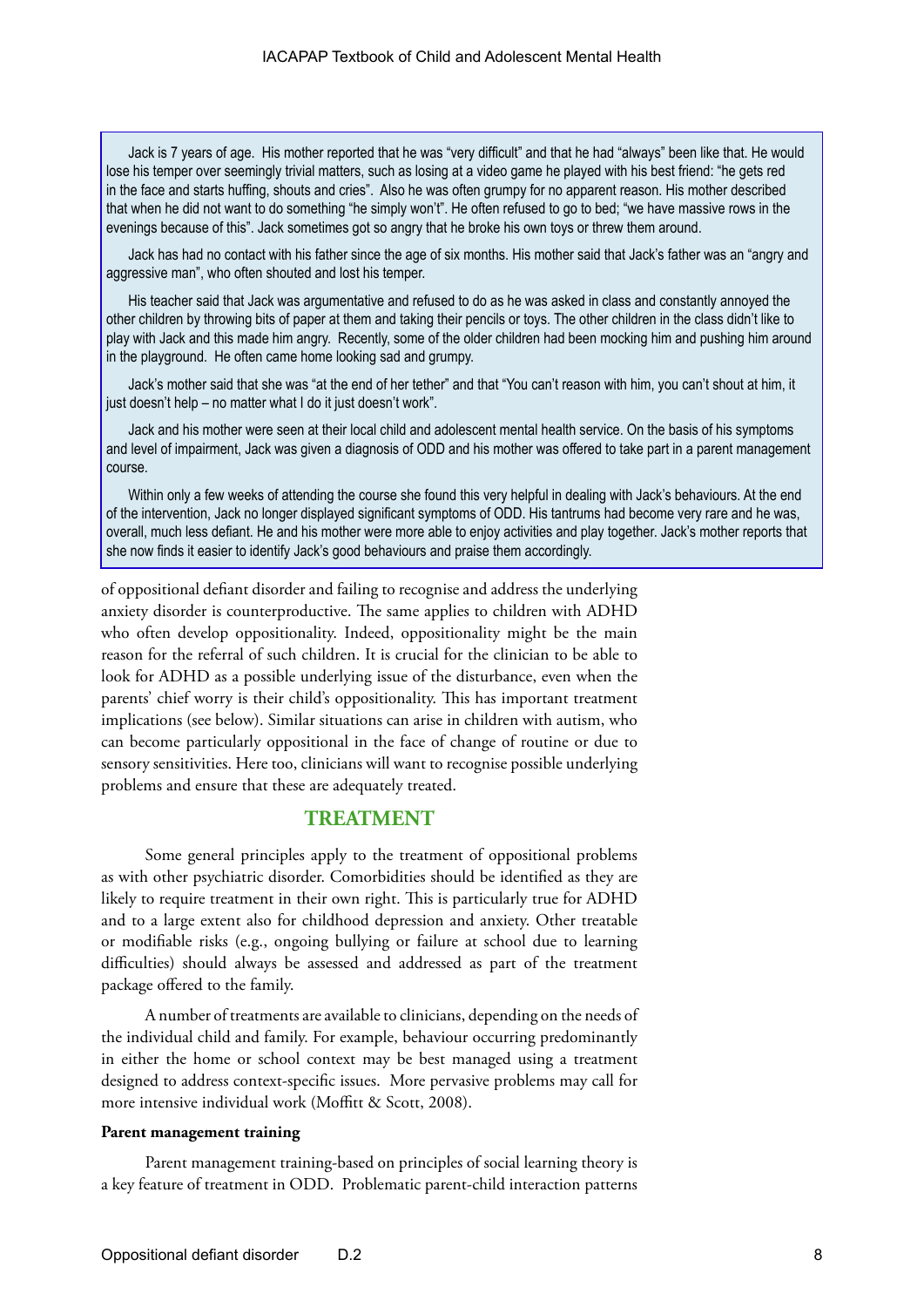have been implicated in the development and maintenance of oppositional behaviour and principles of social learning, particular in relation to operant conditioning (the role of reinforcement / consequences in altering behaviour), have been found to be useful in modifying behaviour in both parents and children (Feldman & Kazdin, 1995). Parent management training teaches parents to identify prosocial and problem behaviour and apply punishment and reinforcement techniques designed to increase the frequency of desired behaviours and decrease the frequency of undesired ones.

### *Examples of parenting programmes*

Several programmes based on social learning theory have been found to be effective in addressing early onset antisocial behaviour, namely:

*• The Incredible Years (Webster-Stratton, 1981)*

One of the best validated is Webster-Stratton's "Incredible Years", a behaviourally-based training programme designed for use with parents (Webster-Stratton & Hammond, 1997; Webster-Stratton, 1982; Webster-Stratton, 1981), teachers and children (Webster-Stratton & Hammond, 1997). Scott and colleagues (2001b) carried out a multi-centre controlled trial of the group parenting version in a sample of 141 (intervention group, n=90; waiting list control group, n=51) children aged 3 to 8 years who were referred for antisocial behaviour to their local multidisciplinary child and adolescent mental health service. They used the videotape-based "Basic" programme (Webster-Stratton & Hancock, 1998). This comprised 13-16 2-hour weekly sessions in which parents were shown video segments with scenes showing *right* and *wrong* ways to manage children. The programme covered play, praise and rewards, limit-setting, and handling misbehaviour. After watching the videos, parents were encouraged to discuss their own children's behaviour and rehearsed different approaches to handling it. Parents were also given weekly activities to try at home (homework) and progress was supported by telephone contact. Programme costs were comparable with the cost of individual treatment. Substantial and statistically significant decreases in antisocial behaviour compared with controls were found in parents' ratings of children's conduct problems as well as hyperactivity; parent reports of total number of problems per day; conduct problems and total deviance as measured by the Strengths and Difficulties Questionnaire (Goodman, 1997); externalising and total problem scores as assessed by the Child Behaviour Checklist (Achenbach & Edelbrock, 1983); parent defined problems (the three problems parents identified as the ones they most wanted to see improved); and ICD10 diagnosis of oppositional defiant disorder. Parent behaviour was also measured and significant decreases were found in observations of parents' inappropriate commands. Two further programmes have also been developed: the "Advance" programme, designed to manage parental relationships and the "Partners" programme, designed to support children's academic learning and build up parent-teacher relationships. Integrating the three programmes has been found to achieve the most substantial improvements in behaviour.

*• The Triple P—Positive Parenting Programme*

Triple P is an evidence based parenting and family support programme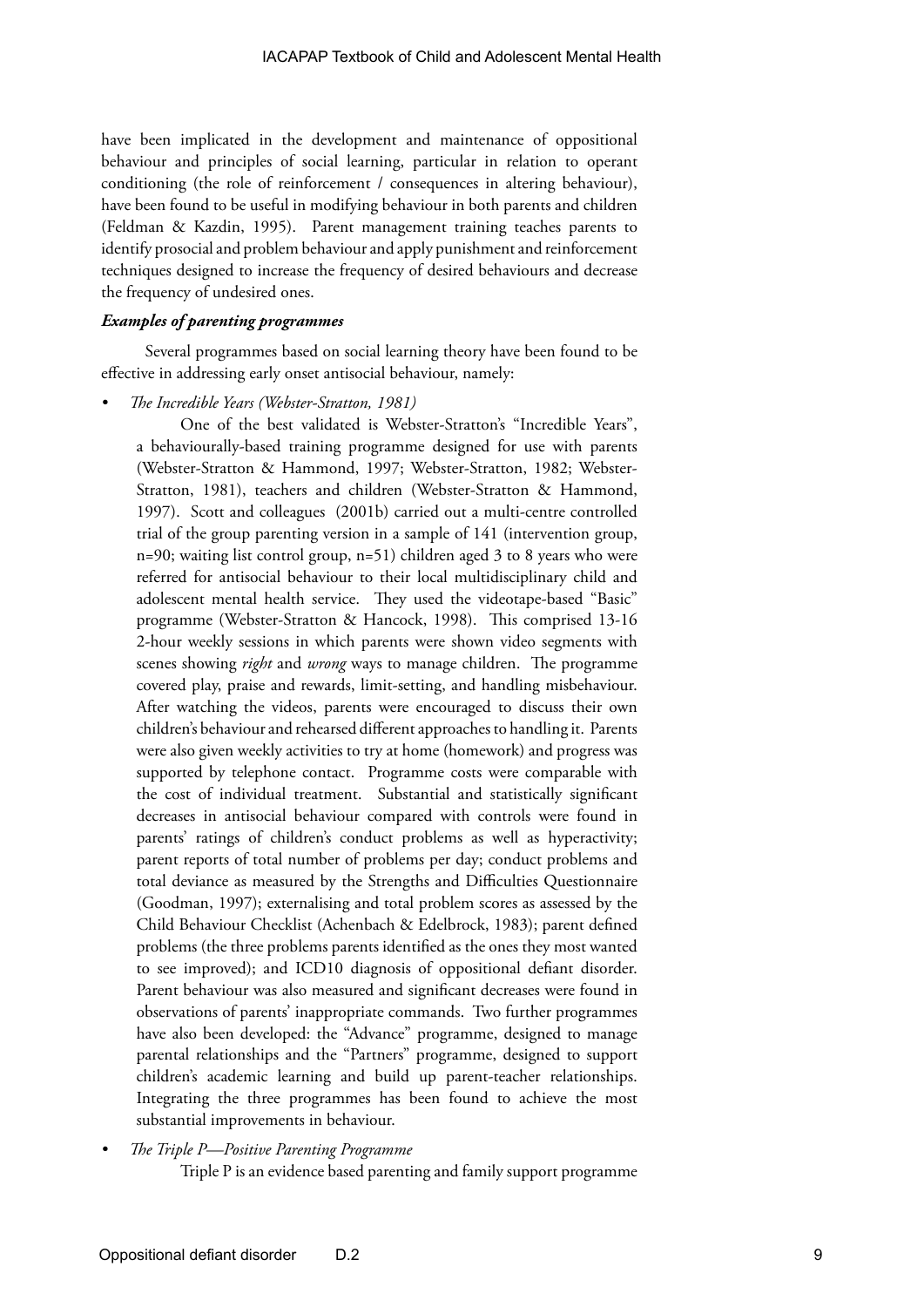

designed to prevent and manage behaviour problems in preadolescent children by enhancing parenting skills and improving parent-child relationships. The programme comprises multiple levels: universal intervention designed to provide information on parenting issues for interested parents; provision of advice for specific problem behaviours; brief programmes to provide advice and training parents dealing with minor behaviour problems; and more intensive programmes comprising training in mood management strategies, coping skills and partner support skills designed to address more persistent and pervasive behaviour problems. Triple P has been validated in a number of studies with a range of family types and cultural backgrounds (Graaf et al, 1998, Bor et al, 2002).

### **Alternative approaches**

Strategies have also been put forward to treat behaviour problems in families where such programmes have been unsuccessful. Scott and Dadds (2009) suggest a number of alternative ways of approaching intervention which may provide a framework to address factors which may limit the efficacy parent training programmes. They recommend taking account of attachment security and the parent-child relationship in considering intervention strategies, in order to allow for the impact which disrupted attachment may have on the meaning of expected reinforcers or punishments. In addition, they emphasise the importance of wider social contexts which may impact on the child, such as parent relationships, siblings, extended families and neighbourhoods. Finally, they encourage clinicians to consider beliefs held by parents about the child (or aspects of parenting) which may be interfering with treatment.

### **School-based interventions**

- 1. Teachers may also be provided with additional tools to promote improvements in classroom behaviour. Social learning theory is also key in this approach. Moffitt and Scott (2008) identify four primary domains of functioning to be addressed:Promoting compliance and adherence to classroom rules and acceptable behaviours
- 2. Supporting the development of problem solving skills
- 3. Preventing problem behaviour
- 4. Avoiding the escalation of oppositional behaviour

A group of parents graduate from a parenting program in South Africa. Source: Beautifulgate.

### **Goals in managing ODD (from Fraser & Wray, 2008)**

#### For parents

- Improve positive parenting skills
- Enhance skills in problem solving, conflict resolution and communication

#### For the child

**Development** of effective communication, problem-solving and anger management skills

#### For the family

• Family counselling and support to deal with the stresses in their relationships and the home environment

#### In the classroom

• Encourage the teacher or school counsellor to provide social skills sessions to improve peer relationship.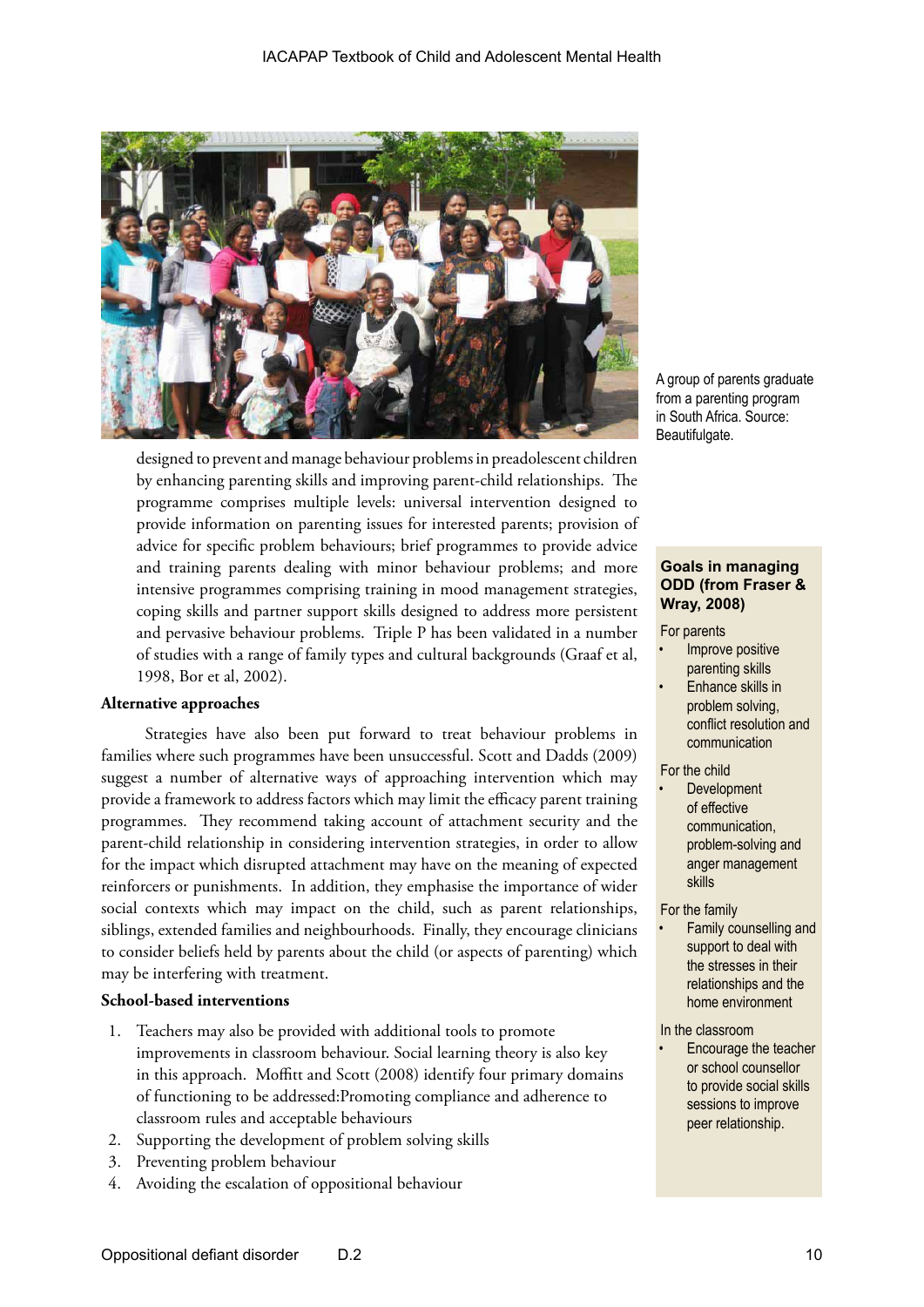#### **Individual therapy – anger management**

Existing evidence indicates that CBT-based anger management training may be particularly helpful in treating anger (Beck & Fernandez, 1998; Lochman et al, 2011). This training uses a coping skills approach involving stress inoculation interventions comprising three elements: cognitive preparation, skill acquisition, and application training (Meichenbaum, 1996). In the first phase, cognitive preparation, the trainer works to establish a relationship with the patient. The patient is coached to reconceptualise stressors as potentially modifiable problems which can be managed using coping strategies. In the second phase, skill acquisition, the patient is taught specific coping strategies, such as emotional self-regulation, acceptance, problem-solving, and attention diversion procedures; systems which may be applied to particular problems experienced by the patient and their family. In the final phase, the patient is taught to apply these strategies in practice. Stressors are gradually introduced (using for example role playing techniques), until the patient can employ coping skills in real-life situations.

### **Medication**

 There is no evidence that medication is effective for the treatment of ODD. In children with ADHD, treatment with stimulants is known to improve conduct and oppositional symptoms (NICE, 2008); however, there is not much evidence to support use of stimulants to treat oppositional problems in children without ADHD. A trial in children with ADHD (Blader et al, 2009) showed that sodium valproate may be useful for those children whose aggression did not respond to stimulants. However, these were hospitalized children and the results may not apply to the children commonly seen in outpatient samples. A trial of Lithium in children with severe irritability has shown no effects (Dickstein et al, 2009). It is far from clear that the effects of risperidone on the difficult behaviours of children with autism (McCracken et al, 2002) or developmental disability can be extrapolated to typically developing children. Serotonin reuptake inhibitors are sometimes used for the treatment of anger in adult populations but evidence for its effectiveness in youth is lacking. The dramatic increase in diagnosis of bipolar disorder, particularly in the US (Blader & Carlson, 2007; Moreno et al, 2007) over the last 10-15 years has been associated with an increase in the prescription of antipsychotic drugs for children (Olfson et al, 2006). It has been argued that cases with symptoms typical of ODD, such as irritability, have been misdiagnosed as suffering from bipolar disorder. There is no good evidence to support such expansion of the diagnostic boundaries of bipolar disorder (Leibenluft, 2011; Stringaris, 2011) and, on current evidence, anti-manic drugs should not be given to children with ODD alone (for a more detailed discussion of this issue see Chapter E.3). Judicious use of sedating agents in emergency settings or dopamine antagonists (e.g., risperidone) used short term for specific symptom control may be considered on a case-to-case basis. Clinicians using such medications will want to have informed parents and child fully about the reasons for their use (instead of alternatives) as well as of the potential side effects. Clear treatment goals (i.e., reduction/change in particular behaviours or rating scale-scores) should be agreed at the outset within the clinical team and with the patients and carers. The effects (and unwanted effects) of the treatment should be carefully and regularly reviewed.

There is no evidence that medication is effective for the treatment of ODD. In children with ADHD, treatment with stimulants is known to improve conduct and oppositional symptoms; however, there is not much evidence to support use of stimulants to treat oppositional problems in children without ADHD.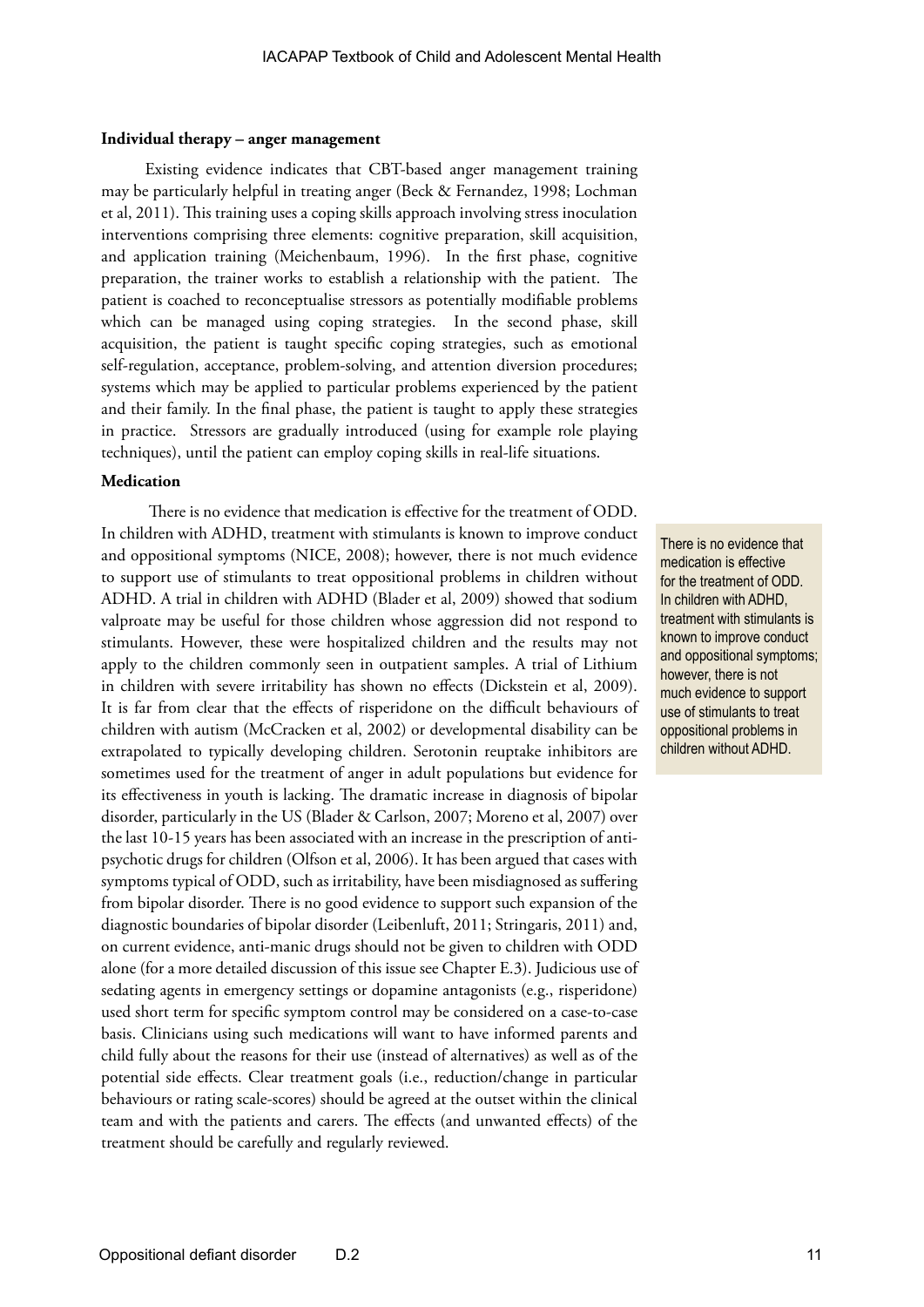### **REFERENCES**

- Achenbach TM, Edelbrock C (1983). *Manual for the Child Behavior Checklist and Revised Child Behavior Profile,*  Burlington, VT: Queen City Printers.
- Aebi M, Müller UC, Asherson P et al (2010). Predictability of oppositional defiant disorder and symptom dimensions in children and adolescents with ADHD combined type. *Psychological Medicine,* 40**:**2089–2100.
- Angold A, Costello E (2000). The Child and Adolescent Psychiatric Assessment (CAPA). *Journal of the American Academy of Child & Adolescent Psychiatry,* 39:39–48.
- American Psychiatric Association (1994). *DSM-IV: The Diagnostic and Statistical Manual of Mental Disorders (Fourth Edition),* Washington, DC: American Psychiatric Association
- American Psychiatric Association (2000). *DSM-IV-TR: The Diagnostic and Statistical Manual of Mental Disorders (Fourth Edition) Text Revision,* Washington, DC: American Psychiatric Association.
- Arseneault L, Bowes L, Shakoor S (2010). Bullying victimization in youths and mental health problems: 'Much ado about nothing'? *Psychological Medicine,* 40**:**717-729.
- Beck R, Fernandez E (1998). Cognitive-behavioral therapy in the treatment of anger: a meta-analysis. *Cognitive Therapy and Research,* 22:63-74.
- Blader JC, Carlson GA (2007). Increased rates of bipolar disorder diagnoses among U.S. child, adolescent, and adult inpatients, 1996-2004. *Biological Psychiatry,* 62:107.
- Blader JC, Schooler NR, Jensen PS et al (2009). Adjunctive divalproex versus placebo for children with ADHD and aggression refractory to stimulant monotherapy. *American Journal of Psychiatry,* 166:1392-1401.
- Blair RJ, Peschardt KS, Budhani S et al (2006). The development of psychopathy. *Journal of Child Psychology and Psychiatry,* 47:262.
- Bor W, Sanders MR, Markie-Dadds C (2002). The effects of the Triple P-Positive Parenting Program on preschool children with co-occurring disruptive behavior and attentional/ hyperactive difficulties. *Journal of Abnormal Child Psychology,* 30:571-587.
- Burke JD, Hipwell AE, Loeber R (2010). Dimensions of oppositional defiant disorder as predictors of depression and conduct disorder in preadolescent girls. *Journal of the American Academy of Child & Adolescent Psychiatry,* 49:484-492.
- Burke JD, Loeber R, Lahey BB et al (2005). Developmental transitions among affective and behavioral disorders in adolescent boys. *Journal of Child Psychology and Psychiatry,* 46**:**1200-1210.
- Caspi A, McClay J, Moffitt TE et al (2002). Role of genotype in the cycle of violence in maltreated children. *Science,* 297:851.
- Caspi A, Moffitt TE, Morgan J et al (2004). Maternal expressed emotion predicts children's antisocial behavior problems: using monozygotic-twin differences

to identify environmental effects on behavioral development. *Developmental Psychology,* 40:149-161.

- Conners CK, Barkley RA (1985). Rating scales and checklists for child psychopharmacology. *Psychopharmacology Bulletin,* 21**:**809-843.
- Copeland WE, Shanahan L, Costello EJ et al (2009). Childhood and adolescent psychiatric disorders as predictors of young adult disorders. *Archives of General Psychiatry,* 66:764-772.
- Costello EJ, Mustillo S, Erkanli A et al (2003). Prevalence and development of psychiatric disorders in childhood and adolescence. *Archives of General Psychiatry,* 60:837- 844.
- Dadds MR, Perry Y, Hawes DJ et al (2006). Attention to the eyes and fear-recognition deficits in child psychopathy. *British Journal of Psychiatry,* 189:280-281.
- Dick DM, Viken RJ, Kaprio J et al (2005). Understanding the covariation among childhood externalizing symptoms: genetic and environmental influences on conduct disorder, attention deficit hyperactivity disorder, and oppositional defiant disorder symptoms. *Journal of Abnormal Child Psychology,* 33:219-229.
- Dickstein DP, Towbin KE, van der Veen JW et al (2009). Randomized double-blind placebo-controlled trial of lithium in youths with severe mood dysregulation. *Journal of Child and Adolescent Psychopharmacology,* 19:61-73.
- Eaves L, Rutter M, Silberg JL et al (2000). Genetic and environmental causes of covariation in interview assessments of disruptive behavior in child and adolescent twins. *Behavior Genetics,* 30**:**321-334.
- Eaves LJ, Silberg JL, Meyer JM et al (1997). Genetics and developmental psychopathology: 2. the main effects of genes and environment on behavioral problems in the Virginia twin study of adolescent behavioral development. *Journal of Child Psychology and Psychiatry,* 38**:**965-980.
- Eyberg SM, Robinson EA (1983). Conduct problem behavior: Standardization of a behavioral rating scale with adolescents. *Journal of Clinical Child Psychology,* 12:347-354.
- Eyberg SM, Ross AW (1978). Assessment of child behavior problems: The validation of a new inventory. *Journal of Clinical Child Psychology***,** 7:113-116.
- Farrington DP, Coid JW, Harnett LM et al (2006). *Criminal Careers up to Age 50 and Life Success up to Age 48: New Findings from the Cambridge Study in Delinquent Development*. Home Office Research, Development and Statistics Directorate.
- Feldman J, Kazdin AE (1995). Parent management training for oppositional and conduct problem children. *The Clinical Psychologist,* 48**:**3-5.
- Ford T, Goodman R, Meltzer H (2003). The British Child and Adolescent Mental Health Survey 1999: the prevalence of DSM-IV disorders. *Journal of the American Academy of Child & Adolescent Psychiatry,* 42:1203-1211.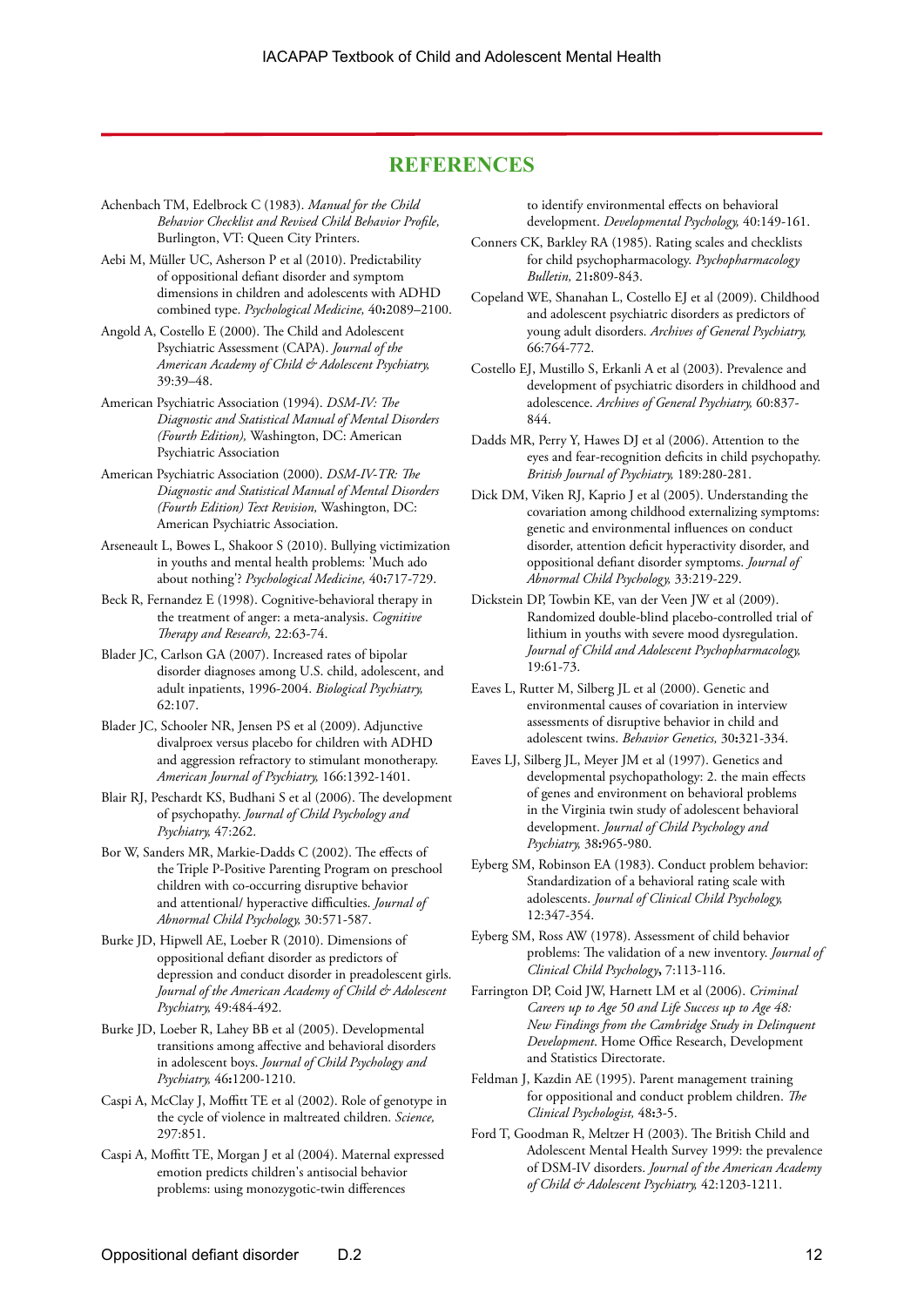Fraser A, Wray J (2008). Oppositional defiant disorder. *Australian Family Physician,* 34:402-405.

- Frick PJ, Bodin SD, Barry CT (2000). Psychopathic traits and conduct problems in community and clinicreferred samples of children: Further development of the Psychopathy Screening Device. *Psychological Assessment,* 12:382-393.
- Frick PJ, O'brien BS, Wootton JM et al (1994). Psychopathy and conduct problems in children. *Journal of Abnormal Psychology,* 103:700-707.
- Ge X, Conger RD, Cadoret RJ et al (1996). The developmental interface between nature and nurture: A mutual influence model of child antisocial behavior and parent behaviors. *Developmental Psychology,* 32:574- 589.
- Goodman R (1997). The Strengths and Difficulties Questionnaire: A research note. *Journal of Child Psychology and Psychiatry,* 38:581-586.
- Goodman R, Ford T, Richards H et al (2000). The Development and Well-Being Assessment: Description and initial validation of an integrated assessment of child and adolescent psychopathology. *Journal of Child Psychology and Psychiatry,* 41**:**645-655.
- Graaf ID, Speetjens P, Smit F et al (1998). Effectiveness of the Triple P Positive Parenting Program on behavioral problems in children: a meta-analysis. *Behaviour Modification,* 32:714-735.
- Guerra NG, Huesmann LR, Tolan PH et al (1995). Stressful events and individual beliefs as correlates of economic disadvantage and aggression among urban children. *Journal of Consulting and Clinical Psychology,* 62:518- 528.
- Hewitt JK, Eaves LJ, Silberg JL et al (1997). Genetics and developmental psychopathology: 1. Phenotypic assessment in the Virginia Twin Study of Adolescent Behavioral Development. *Journal of Child Psychology and Psychiatry,* 38:943-963.
- Jaffee SR, Moffitt TE, Caspi A et al (2003). Life with (and without) father: The benefits of living with two biological parents depend on the father's antisocial behavior. *Child Development,* 74:109-126.
- Kessler RC, Angermeyer M, Anthony JC et al (2007). Lifetime prevalence and age-of-onset distributions of mental disorders in the World Health Organization's World Mental Health Survey Initiative. *World Psychiatry,* 6**:**168-176.
- Kim-Cohen J, Caspi A, Moffitt TE et al (2003). Prior juvenile diagnoses in adults with mental disorder: developmental follow-back of a prospectivelongitudinal cohort. *Archives of General Psychiatry,* 60:709-717.
- Kim-Cohen J, Moffitt TE, Taylor A et al (2005). Maternal depression and children's antisocial behavior: nature and nurture effects. *Archives of General Psychiatry,* 62:173-181.
- Leibenluft E (2011). Severe mood dysregulation, irritability, and the diagnostic boundaries of bipolar disorder in youths. *American Journal of Psychiatry,* 168:129-142.
- Lochman JE, Powell NP, Boxmeyer CL et al (2011). Cognitive behavioral therapy for externalizing disorders in

children and adolescents. *Psychiatric Clinics of North America,* 20:305-318.

- Maughan B, Rowe R, Messer J et al (2004). Conduct disorder and oppositional defiant disorder in a national sample: developmental epidemiology. *Journal of Child Psychology and Psychiatry,* 45:609-621.
- McCracken JT, Mcgough J, Shah B et al (2002). Risperidone in children with autism and serious behavioral problems. *New England Journal of Medicine,* 347:314-321.
- Meichenbaum D (1996). Stress inoculation training for coping with stressors. *The Clinical Psychologist,* 49:4-7.
- Meltzer H, Gatward R, Goodman R et al (2000). *The Mental Health Of Children And Adolescents in Great Britain*. Office for National Statistics.
- Moffitt TE (1993). Adolescence-limited and life-coursepersistent antisocial behavior: a developmental taxonomy. *Psychological Review*, 100:674-701.
- Moffitt TE (2003). Life-course-persistent and adolescencelimited antisocial behavior: A 10-year research review and a research agenda. In TMB LAHEY, A CASPI (eds) *Cause of Conduct Disorder and Juvenile Delinquency,* New York: Guilford Press, pp 49-75.
- Moffitt TE (2005). The new look of behavioral genetics in developmental psychopathology: Gene-environment interplay in antisocial behaviors. *Psychological Bulletin,* 131:533-554.
- Moffitt TE (2006). Life-course persistent versus adolescencelimited antisocial behavior: Research review. In D CICCHETTI and DJ COHEN (eds.) *Developmental Psychopathology.* New York: Wiley.
- Moffitt TE, Caspi A, Harrington H et al (2002). Males on the life-course persistent and adolescence-limited antisocial pathways: Follow-up at age 26 years. *Development and Psychopathology,* 14:179-207.
- Moffitt TE, Scott S (2008). Conduct disorders. In M Rutter, D Bishop, D Pine et al (eds) *Rutter's Child and Adolescent Psychiatry.* Oxford: Wiley-Blackwell, pp543-564.
- Moreno C, Laje G, Blanco C et al (2007). National trends in the outpatient diagnosis and treatment of bipolar disorder in youth. *Archives of General Psychiatry,* 64:1032-1039.
- Munkvold L, Lundervold A, Lie SA et al (2009). Should there be separate parent and teacher-based categories of ODD? Evidence from a general population. *Journal of Child Psychology and Psychiatry,* 50:1264-1272.

[NICE \(2008\). Attention Deficit Hyperactivity Disorder:](http://www.nice.org.uk/CG72)  [Diagnosis and Management of ADHD in Children,](http://www.nice.org.uk/CG72)  [Young People, and Adults.](http://www.nice.org.uk/CG72)

- Nock MK, Kazdin AE, Hiripi E et al (2007). Lifetime prevalence, correlates, and persistence of oppositional defiant disorder: Results from the National Comorbidity Survey Replication. *Journal of Child Psychology and Psychiatry,* 48**:**703-713.
- O'Connor TG, Deater-Deckard K, Fulker DW et al (1998). Genotype-environment correlations in late childhood and early adolescence: Antisocial behavioral problems and coercive parenting. *Developmental Psychology,* 34:970-981.
- Odgers CL, Caspi A, Broadbent JM et al (2007). Prediction of differential adult health burden by conduct problem